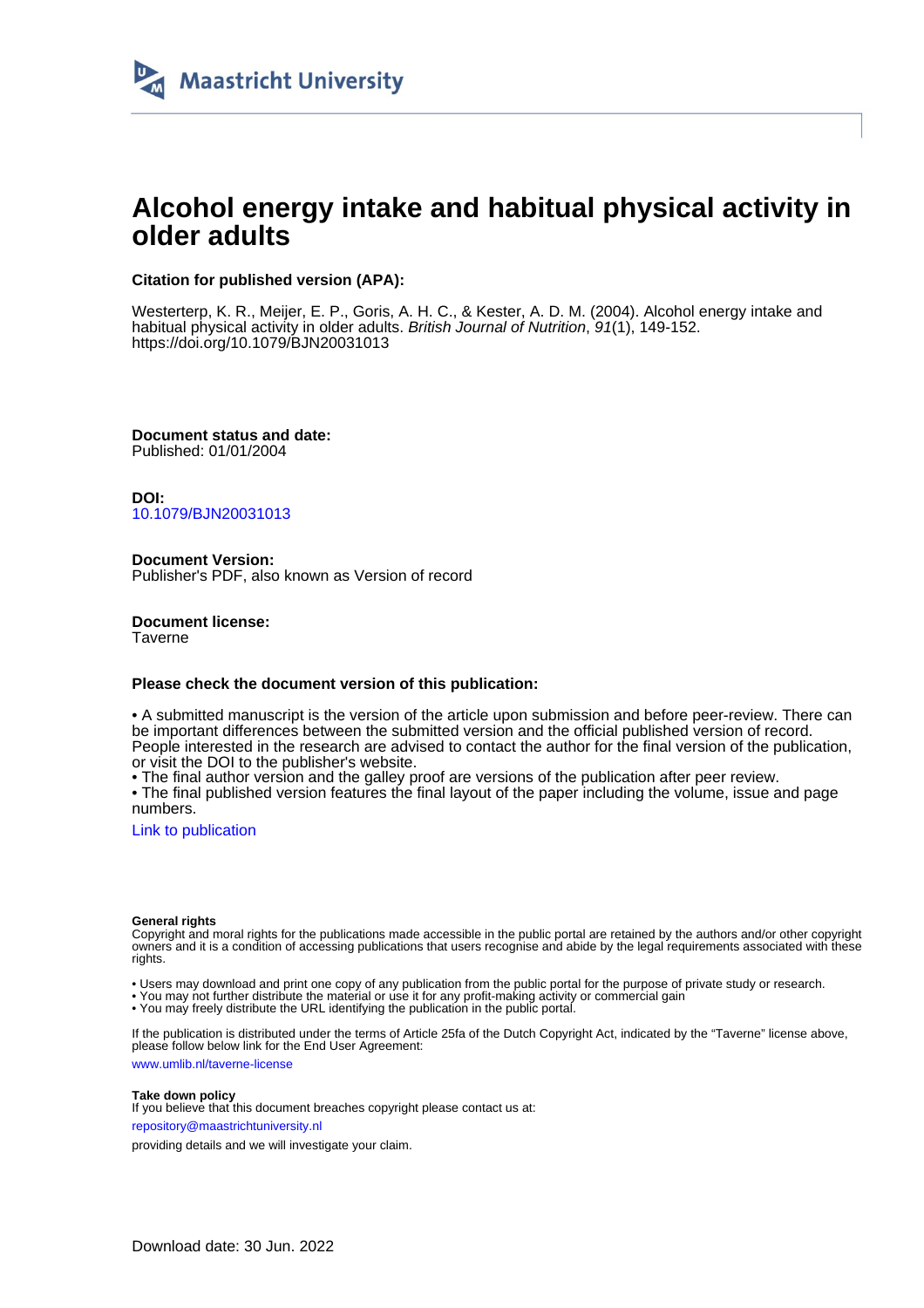## Alcohol energy intake and habitual physical activity in older adults

Klaas R. Westerterp<sup>1\*</sup>, Erwin P. Meijer<sup>1</sup>, Annelies H. C. Goris<sup>1</sup> and Arnold D. M. Kester<sup>2</sup>

<sup>1</sup>Department of Human Biology and

2 Department of Methodology and Statistics, Maastricht University, PO Box 616, 6200 MD Maastricht, The Netherlands

(Received 5 March 2003 – Revised 30 July 2003 – Accepted 2 September 2003)

Alcohol forms a significant component of many diets and it supplements rather than displaces daily energy intake. Surprisingly, alcohol intake does not systematically increase body weight. The present study assessed whether a higher level of habitual physical activity in the daily environment is associated with a higher alcohol intake. Alcohol intake as part of total food intake was measured with a 7d dietary record while at the same time physical activity was monitored with a tri-axial accelerometer for movement registration. Subjects were twenty women and twenty-four men, aged  $61\pm5$  years, of BMI 27·1 $\pm$ 4·6 kg/m<sup>2</sup>. Between subjects, there was a positive association between the level of habitual physical activity and alcohol intake  $(r \t0.41; P<0.01)$ . The subjects with higher alcohol intake had a higher activity level. On days with and days without alcohol consumption there was no difference in physical activity within subjects. In conclusion, it was shown that subjects with higher alcohol consumption are habitually more active. This may explain the lack of increasing body weight through additional energy intake from alcohol.

Energy balance: Overweight: Accelerometers: Alcohol paradox

Nationwide epidemiological studies show a paradoxical association between alcohol intake and body weight. While alcohol energy is additive to the normal diet there is no positive correlation with body weight (Colditz et al. 1991). Alcohol is a significant component of the diet in many countries. Per capita alcohol consumption is about 3–9 % of daily energy intake (Kant, 2000). Alcohol seems to supplement rather than displace food-derived energy (Rose et al. 1995). Studies on the effects of alcohol consumption on food consumption have led to the conclusion that alcohol consumption is associated with minimal compensatory down regulation of energy intake from other foods (Foltin et al. 1993; Tremblay et al. 1995b; Poppitt & Prentice, 1996). Even increased energy intake after an aperitif, due to decreased control, caused by light-headedness, is not compensated for (Westerterp-Plantenga & Verwegen, 1999). From studies on alcohol intake and body weight, a bias could be postulated. Subjects who are overweight systematically under-report energy intake more than lean subjects (Westerterp  $\&$  Goris, 2002). Thus, the absence of the expected positive relationship between alcohol intake and body weight could be due to under-reporting in overweight subjects.

The lack of a relationship between the apparent alcohol energy surplus and BMI in epidemiological studies has led to the suggestion that alcohol energy has a low metabolisable energy defined as gross energy minus energy loss in faeces and urine (Colditz et al. 1991). However, ethanol is readily absorbed and is principally eliminated by metabolism in the liver, urinary losses being about 0·3 % of the dose (Holford, 1987). Since ethanol is not stored in the body, it must be oxidised preferentially to other fuels. Thus, alcohol ingestion results in a shortterm reduction of fat oxidation (Suter et al. 1992). Controlled feeding studies have shown that ethanol has the same metabolisable energy as carbohydrate (Rumpler et al. 1996).

In controlled studies as mentioned earlier, the lifestyle of the subjects has not been taken into account. In the present study, it is suggested that the level of physical activity is associated with alcohol intake. The present study therefore assessed habitual physical activity and habitual alcohol intake in the daily environment, hypothesising that the addition of alcohol to energy intake might be offset by a higher physical activity-induced energy expenditure.

## Methods

Healthy adults (twenty women and twenty-four men, aged 61  $\pm$  5 years, of BMI 27·1  $\pm$  4·6 kg/m<sup>2</sup>) participated in the study. The subjects were recruited from advertisements in the local media. Status varied from lower to upper

<sup>\*</sup> Corresponding author: Dr Klaas R. Westerterp, fax +31 43 3670976, email k.westerterp@hb.unimaas.nl Abbreviation: PAL, physical activity level (total energy expenditure as a multiple of resting energy expenditure).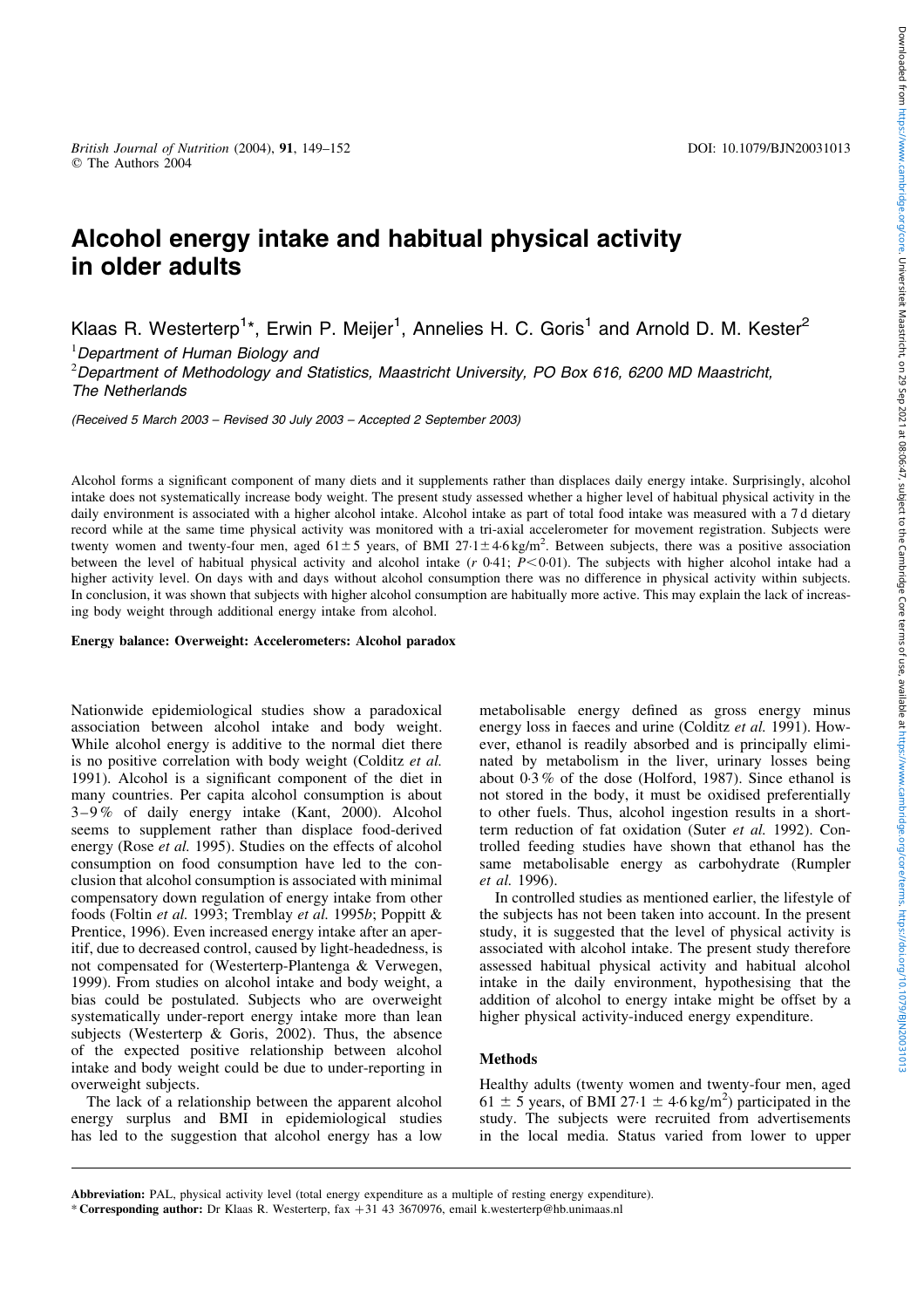socio-economic class. Detailed information concerning the study was provided and informed consent was obtained. The medical ethics committee of Maastricht University approved the study.

Food intake was measured with a 7 d dietary record (Goris et al. 2001). Subjects received instructions from a dietitian on how to keep a food record and were asked not to change their habitual food intakes. Amounts consumed were recorded in household units, by volume or by weight. Recipes of meals were also recorded. The data were processed with a computer program based on food tables (BECEL NUTRITION PROGRAM, 1988; Nederlandse Unilever bedrijven BV, Rotterdam, The Netherlands).

Physical activity was measured over the same week with a tri-axial accelerometer for movement registration (Tracmor; Maastricht University, Maastricht, The Netherlands) (Meijer et al. 2001). The Tracmor is a portable motion sensor consisting of a body-fixed tri-axial accelerometer and a data unit for on-line registration, processing and storage of acceleration signals. The Tracmor  $(70 \times 28 \times 8 \text{ mm}, 30 \text{ g})$  is composed of three uni-axial piezoelectric accelerometers and registers accelerations in three orthogonal directions during body movement. Acceleration signals are processed to obtain the sum of the rectified and integrated acceleration curves from all three measurement directions. The time for integration is set at 1 min and the finally obtained output from the Tracmor is expressed as kCounts/d (Bouten et al. 1996). Subjects were instructed to wear the Tracmor during waking hours, except during bathing and showering. Tracmor output was expressed as kCounts and converted to energy expenditure with an equation based on simultaneous measurement of total energy expenditure with doubly labelled water in a subgroup of the study population (Goris et al. 2001). Resting energy expenditure was measured with a ventilated hood system after an overnight fast in the morning at 06.45 hours. After a period of 15 min under thermoneutral temperature conditions in a supine position, resting metabolic rate was measured for at least  $15 \text{ min}$ . O<sub>2</sub> consumption and  $CO<sub>2</sub>$  production were measured by means of a computerised, open-circuit, ventilated hood system. Gas analyses were performed using a paramagnetic  $O_2$  analyser (Servomex Type 500A; Crowborough, Sussex, UK) and an infrared  $CO<sub>2</sub>$  analyser (Servomex Type 12-XI). The system was similar to the analysis system for the respiration chamber as described previously (Schoffelen et al. 1997). The calculation of resting metabolic rate was based upon the Weir formula (Weir, 1949).

The relationship of alcohol intake and physical activity level was analysed using linear regression. The activity level as a function of alcohol intake was analysed with correction for the potential confounders of age, sex and BMI. The validity of the obtained model was assessed using residual plots and a q-q plot of the residuals. If necessary the activity levels were transformed using a logarithm. Individual data points were checked for undue influence using Cook's distance. The corrected association of activity and alcohol intake was expressed as a partial correlation coefficient. Statistical significance was accepted at  $P < 0.05$ .

## **Results**

The mean energy intake was 8.8 (SD 2.3) MJ/d and consisted of 16 (SD 3) % energy from protein, 36 (SD 5) % energy from fat, 43 (SD 6) % energy from carbohydrate, and 6 (SD 4) % energy from alcohol. Alcohol intake was negatively related to carbohydrate intake  $(r - 0.68;$  $P<0.0001$ ) and not related to fat intake. Mean alcohol intake ranged from 0 to 55 g/d. There was no association between alcohol intake and BMI  $(r-0.18; P=0.24)$ . If any, there was a tendency for a lower BMI at higher alcohol intake instead of the opposite. The physical activity level (PAL) of the subjects (total energy expenditure as a multiple of resting energy expenditure) ranged from 1·53 to 1·83. Physical activity and alcohol intake were not different for women and men, respectively, 21 (SD 6)  $\nu$ . 22 (SD 9) kCounts/d and 5 (SD 4)  $\nu$ . 6 (SD 5) % of total energy intake. Between subjects, there was a positive association between alcohol intake and the level of habitual physical activity. Subjects with a higher activity level had a higher alcohol intake (Fig. 1). The unadjusted correlation of activity and alcohol intake was  $0.40$  ( $P = 0.006$ ). When corrected for age, sex and BMI, the partial correlation was 0.37 ( $P = 0.017$ ). The validity of this model appeared to be questionable, however, because of a non-linear q-q plot of the residuals and because of an apparently non-constant variance of the residuals. Therefore, the activity variable counts/d was log-transformed and the analysis was repeated. Now, there were no more obvious model violations. The Cook's distance gave, with a maximal value of 0·15, no indication of overly influential points. The partial correlation, corrected for age, sex and BMI, was 0·38  $(P=0.013)$ . The regression analysis implied that, on average, for a 3 % increase in activity level there was one additional energy percent alcohol intake.

Thirty of the forty-four subjects showed days with and days without alcohol consumption in the observation period; three subjects did not drink at all and eleven subjects drank on all days. On days with and days without



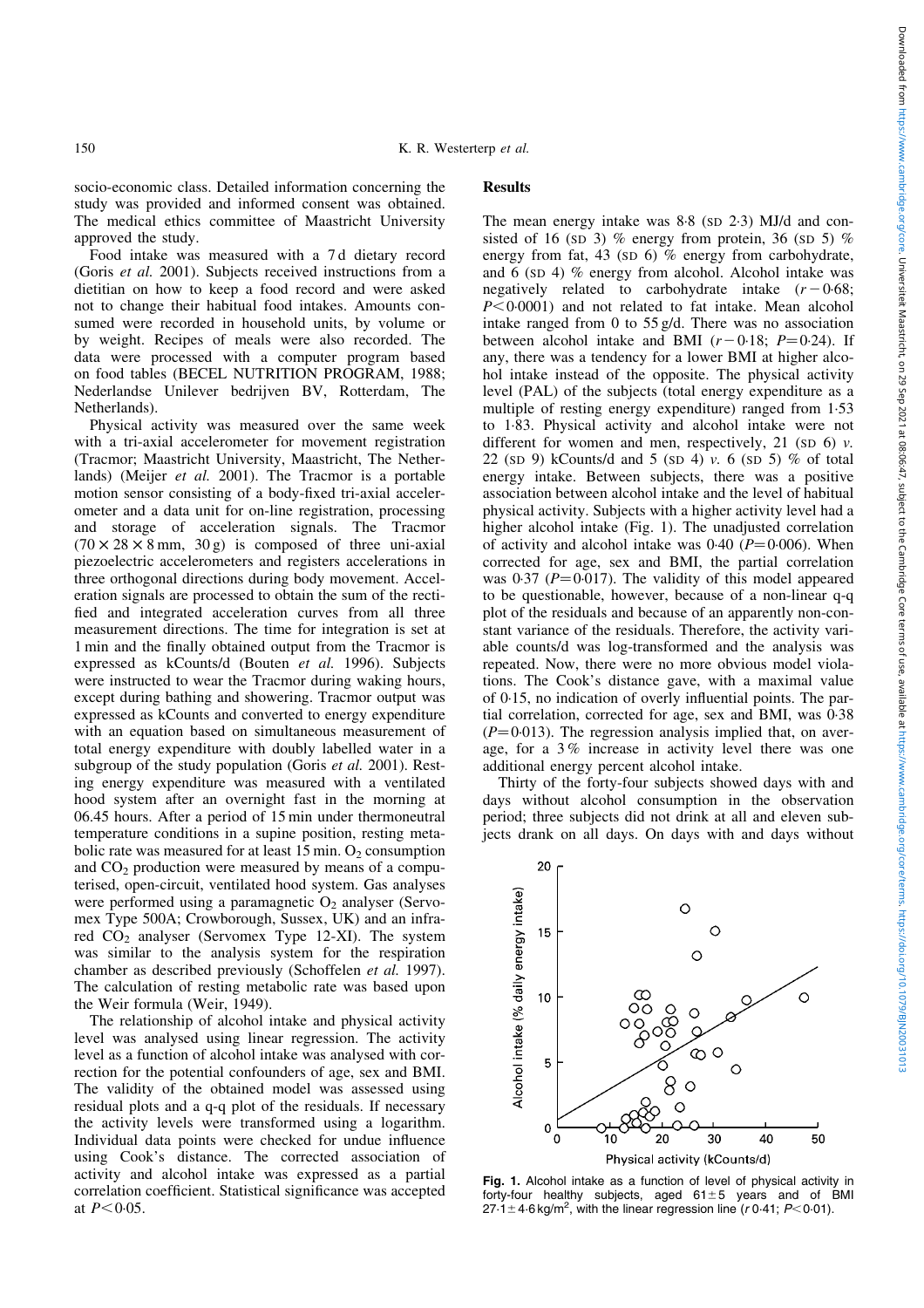alcohol consumption there was no difference in physical activity within subjects (Fig. 2).

### **Discussion**

The mean alcohol intake was with a value of  $5-6\%$  of daily energy intake, equivalent to one to two standard servings of beer, wine or spirits per day, and representative of the per capita consumption in many countries. It is the level of moderate drinking, which has been associated with a lower total mortality, mainly by less CHD (Poikolanen, 1995; Rimm et al. 1996; Thun et al. 1997). The observed maximum alcohol intake of 55 g/d or about five standard servings per day was close to the level of excessive drinking (Fleming et al. 1997). Of course, the interpretation of observations on alcohol consumption in daily life is complicated by many factors such as reporting errors and the confounding influence of other subject characteristics.

Studies with doubly labelled water have shown that under-reporting often biases measures of energy intake. Alcohol intake is even more liable to under-reporting. Nationwide surveys on alcohol consumption show that only  $40-60\%$  of the sales are covered, indicating that the error in self-report data on alcohol use can be substantial (Lemmens et al. 1992). In a subgroup of thirty subjects of the present study, the simultaneous measurement of total energy expenditure indicated an under-reporting of habitual energy intake of 16 (SD 16) % (Goris et al. 2001). However, under-reporting seems to be of a linear nature. The ranking of individuals according to their self-reports is relatively stable across methods (Lemmens et al. 1992); only the real intake level will be systematically higher. Consequently, in relationships between alcohol consumption and, for example, health parameters, the real intake could be higher.

When alcohol is added to the normal diet it mainly reduces fat oxidation (Suter et al. 1992). Thus, it is surprising epidemiological studies show that alcohol intake does not systematically increase body weight and a higher



Fig. 2. Level of physical activity on days with alcohol consumption as a function of physical activity on days without alcohol consumption in thirty subjects, with the line of identity.

physical activity is one of the few explanations. Indeed, subjects with a high alcohol intake and a low activity level show increased body fatness (Tremblay et al. 1995a).

Currently, the doubly labelled water method is generally accepted as the 'gold standard' for physical-activity assessment in free-living subjects. The method, however, cannot be applied at the population level, because  $^{18}$ O is expensive and not readily available (Schoeller, 1999). Furthermore, the method can only be used to quantify the average level of physical activity over intervals of 1–3 weeks and does not provide information about the intensity, frequency, or duration of the physical activity. Consequently, the present study used tri-axial accelerometers as a method to assess the level of physical activity in free-living subjects. Accelerometers allow assessment of physical activity in larger populations over intervals that are long enough to be representative for normal daily life with minimal discomfort for the subjects (Bouten et al. 1996). Comparison between physical activity-generated accelerometer output and activity-associated energy expenditure as measured with the doubly labelled water method in thirty freeliving subjects over 7 d intervals revealed a significant relationship (r 0·80; Westerterp & Bouten, 1997). Additionally, a subgroup of the subjects in the present study combined the accelerometer with the doubly labelled water method (Meijer et al. 2001). A correlation between accelerometer output and doubly labelled water-assessed PAL was shown  $(r \t0.78)$ . Thus, tri-axial accelerometers are an objective and reliable tool that can be used to distinguish in activity levels between subjects.

The PAL of the subjects was in the lower part of the normal range of 1·2 to 2·2–2·5, possibly because of their higher age of  $61 \pm 5$  years. There is a steady decline of average activity level with increasing age (Westerterp & Meijer, 2001). Starling et al. (1998), for example, reported a mean PAL of 1·68 (SD 0·28) in ninety-nine older men and women. Thus, the observed PAL of 1·53 to 1·83 reflects the actual PAL of an elderly population (Meijer et al. 2001).

The data do not indicate that alcohol drinking enhances physical activity. The similar activity scores during drinking and non-drinking days rather contraindicate this notion. Within subjects, alcohol intake had no effect on physical activity or vice versa. Furthermore, Rumpler et al. (1996) observed a similar effect on energy balance when alcohol compared with carbohydrate was administered, i.e. the same amount of metabolisable energy was supplemented with alcohol or carbohydrate.

The inter-individual association between alcohol intake and physical activity can offset the additive effect of alcohol consumption on energy intake. The energy value of the observed mean difference of alcohol intake between a subject with an activity score of 15 kCounts/d and 35 kCounts/ d is about one-third of the predicted difference in total daily energy expenditure (Goris et al. 2001). It confirms the earlier suggestion of Prentice et al. (1996) that a large proportion of the paradoxical inverse association between alcohol intake and BMI could be explained by such confounding variables such as age, smoking, social class, education and physical activity. The present study showed a key function for physical activity as an explanatory variable for the mentioned alcohol paradox.